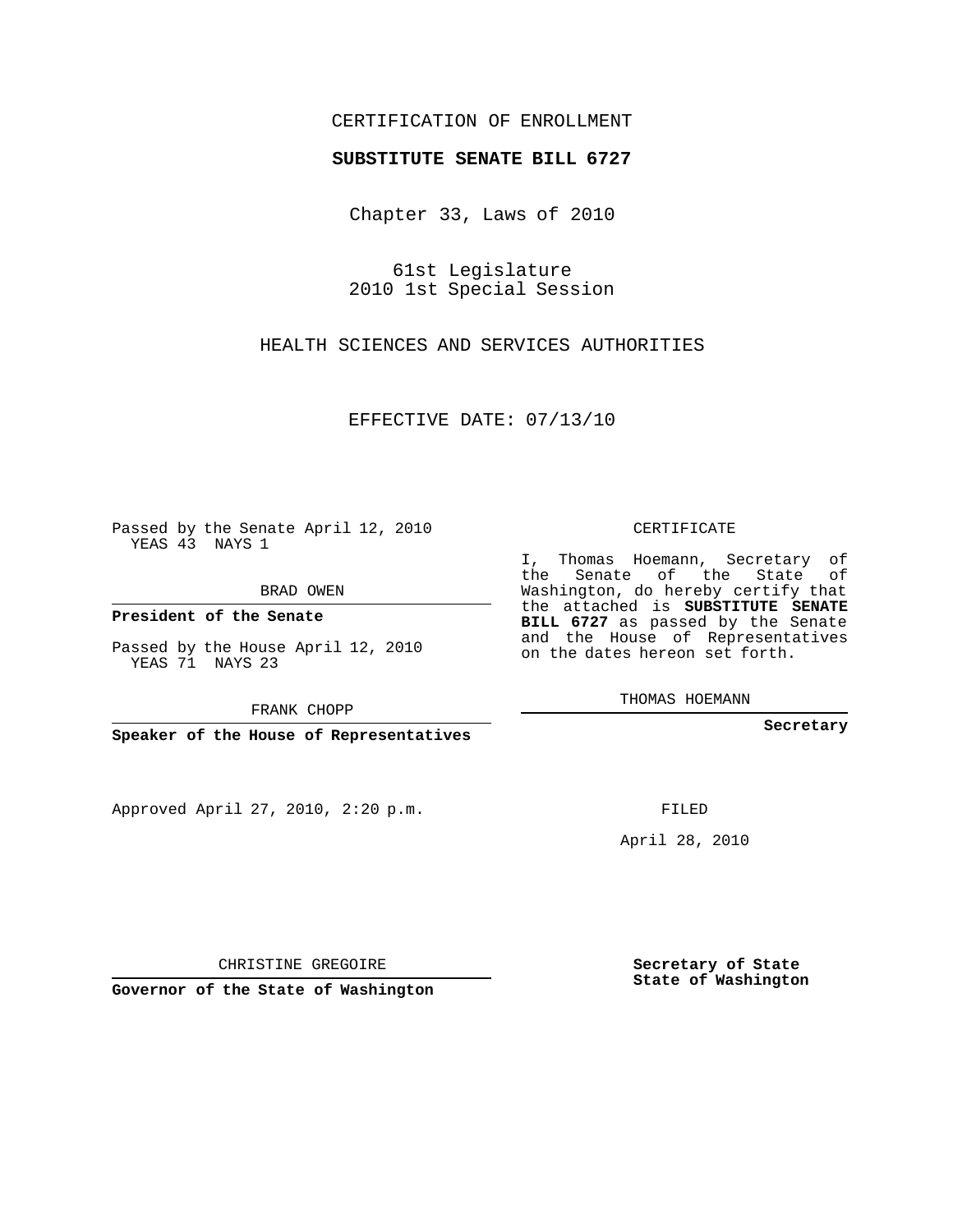## **SUBSTITUTE SENATE BILL 6727** \_\_\_\_\_\_\_\_\_\_\_\_\_\_\_\_\_\_\_\_\_\_\_\_\_\_\_\_\_\_\_\_\_\_\_\_\_\_\_\_\_\_\_\_\_

\_\_\_\_\_\_\_\_\_\_\_\_\_\_\_\_\_\_\_\_\_\_\_\_\_\_\_\_\_\_\_\_\_\_\_\_\_\_\_\_\_\_\_\_\_

AS AMENDED BY THE HOUSE

Passed Legislature - 2010 1st Special Session

**State of Washington 61st Legislature 2010 Regular Session**

**By** Senate Ways & Means (originally sponsored by Senators Marr and Brown)

READ FIRST TIME 02/09/10.

 AN ACT Relating to health sciences and services authorities; amending RCW 35.104.060, 35.104.040, 82.14.480, and 42.30.110; and adding a new section to chapter 35.104 RCW.

BE IT ENACTED BY THE LEGISLATURE OF THE STATE OF WASHINGTON:

 **Sec. 1.** RCW 35.104.060 and 2009 c 564 s 921 are each amended to read as follows:

 (1) The authority has all the general powers necessary to carry out its purposes and duties and to exercise its specific powers, including the authority may:

10 (a) Sue and be sued in its own name;

 (b) Make and execute agreements, contracts, and other instruments, with any public or private entity or person, in accordance with this chapter;

 (c) Employ, contract with, or engage independent counsel, financial advisors, auditors, other technical or professional assistants, and such other personnel as are necessary or desirable to implement this chapter;

(d) Establish such special funds, and control deposits to and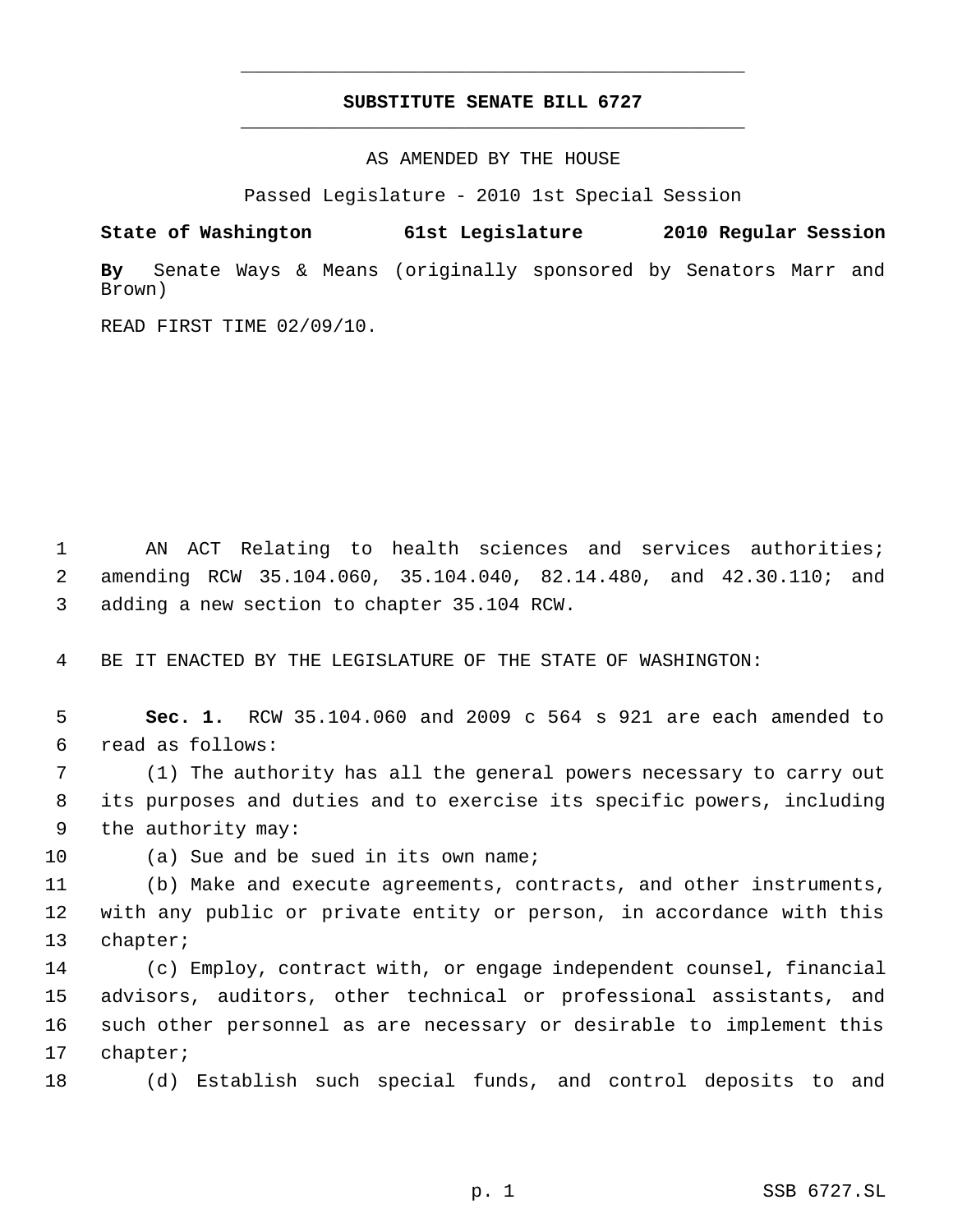disbursements from them, as it finds convenient for the implementation 2 of this chapter;

 (e) Enter into contracts with public and private entities for research to be conducted in this state;

 (f) Delegate any of its powers and duties if consistent with the purposes of this chapter;

 (g) Exercise any other power reasonably required to implement the 8 purposes of this chapter; and

 (h) Hire staff and pay administrative costs; however, such expenses shall be paid from moneys provided by the sponsoring local government and moneys received from gifts, grants, and bequests and the interest 12 earned on the authority's accounts and investments. ((During the 2009-13 2011 fiscal biennium, up to)) No more than ten percent of the amounts received under RCW 82.14.480 may be used by a health sciences and 15 services ((and sciences)) authority for the purposes of subsections  $(1)(c)$  and  $(h)$  of this section.

 (2) In addition to other powers and duties prescribed in this chapter, the authority is empowered to:

 (a) Use the authority's public moneys, leveraging those moneys with amounts received from other public and private sources in accordance with contribution agreements, to promote bioscience-based economic development, and to advance new therapies and procedures to combat disease and promote public health;

 (b) Solicit and receive gifts, grants, and bequests, and enter into contribution agreements with private entities and public entities to receive moneys in consideration of the authority's promise to leverage those moneys with the revenue generated by the tax authorized under RCW 82.14.480 and contributions from other public entities and private entities, in order to use those moneys to promote bioscience-based economic development and advance new therapies and procedures to combat disease and promote public health;

 (c) Hold funds received by the authority in trust for their use pursuant to this chapter to promote bioscience-based economic development and advance new therapies and procedures to combat disease and promote public health;

 (d) Manage its funds, obligations, and investments as necessary and consistent with its purpose, including the segregation of revenues into separate funds and accounts;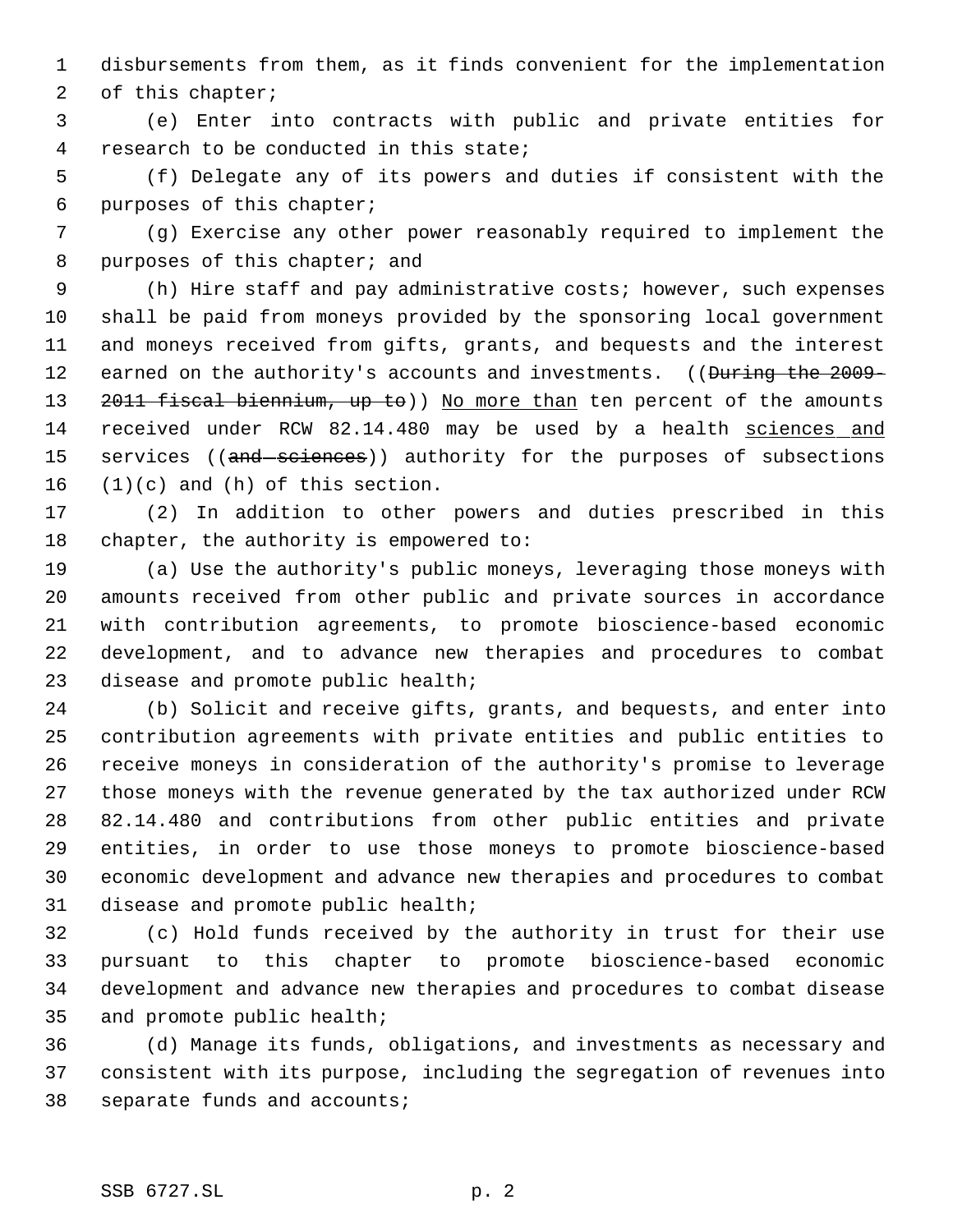(e) Borrow money and incur indebtedness pursuant to section 4 of this act;

 (f) Make grants to entities pursuant to contract to promote bioscience-based economic development and advance new therapies and procedures to combat disease and promote public health. Grant agreements shall specify the deliverables to be provided by the recipient pursuant to the grant. Grants to private entities may only be provided under a contractual agreement that ensures the state will receive appropriate consideration, such as an assurance of job creation or retention, or the delivery of services that provide for the public health, safety, and welfare. The authority shall solicit requests for funding and evaluate the requests by reference to factors such as: (i) The quality of the proposed research; (ii) its potential to improve health outcomes, with particular attention to the likelihood that it will also lower health care costs, substitute for a more costly diagnostic or treatment modality, or offer a breakthrough treatment for a particular disease or condition; (iii) its potential to leverage 18 additional funding; (iv) its potential to provide health care benefits; (v) its potential to stimulate employment; and (vi) evidence of public 20 and private collaboration;

21  $((\text{#}))$  (q) Create one or more advisory boards composed of scientists, industrialists, and others familiar with health sciences and services; and

24 ( $(\frac{1}{9})$ ) (h) Adopt policies and procedures to facilitate the orderly process of grant application, review, and reward.

 (3) The records of the authority shall be subject to audit by the office of the state auditor.

 **Sec. 2.** RCW 35.104.040 and 2007 c 251 s 4 are each amended to read as follows:

 (1) The higher education coordinating board may approve applications submitted by local governments for an area's designation as a health sciences and services authority under this chapter. The 33 director ((shall)) must determine the division to review applications submitted by local governments under this chapter. The application for 35 designation ( $(\text{sha1+})$ ) must be in the form and manner and contain such information as the higher education coordinating board may prescribe, 37 provided the application  $((\text{sha11}))$ :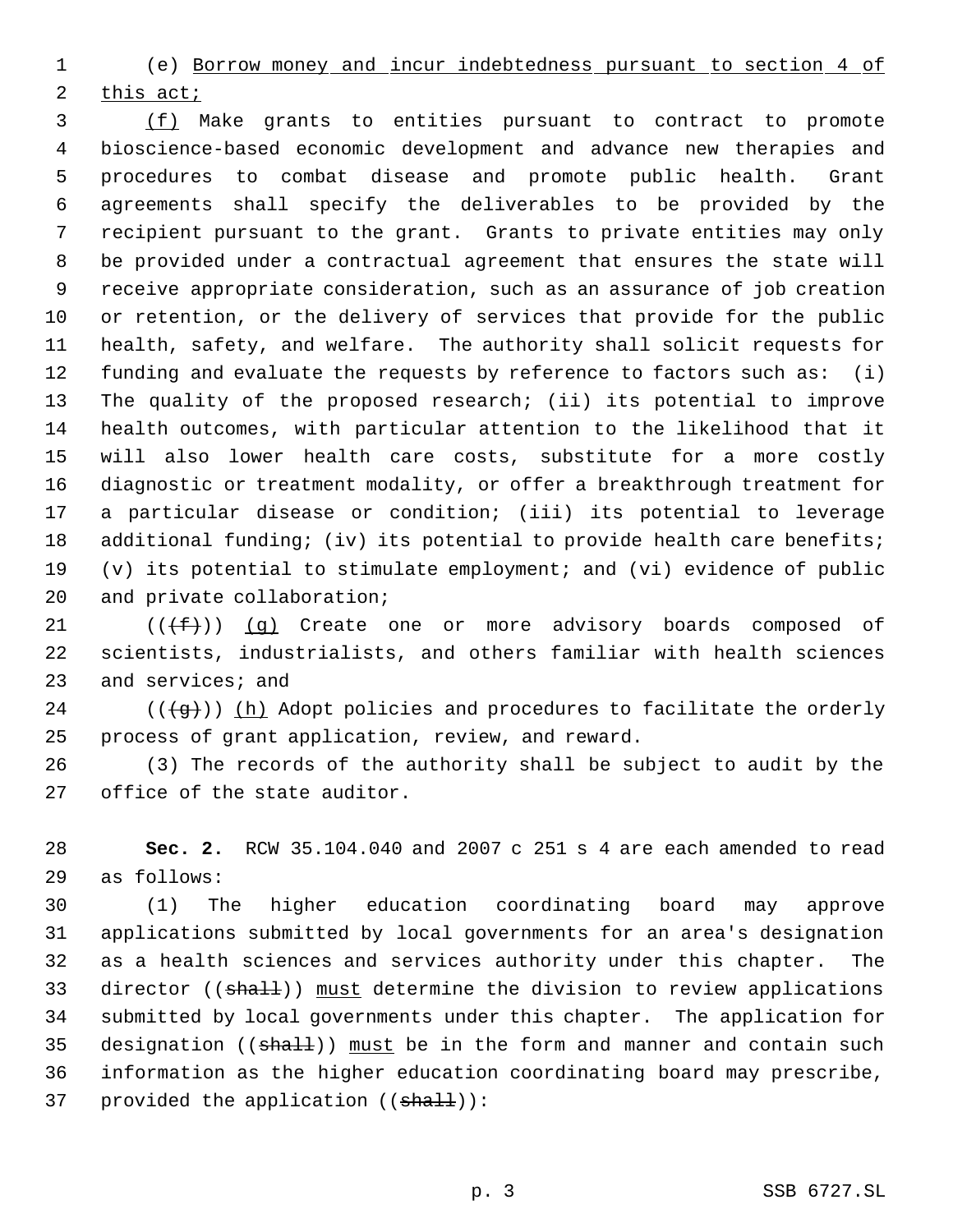(a) Contains sufficient information to enable the director to 2 determine the viability of the proposal;

 (b) Demonstrates that an ordinance or resolution has been passed by the legislative authority of a local government that delineates the boundaries of an area that may be designated an authority;

6 (c) ((Be)) Is submitted on behalf of the local government, or, if that office does not exist, by the legislative body of the local 8 government;

 (d) Demonstrates that the public funds directed to programs or facilities in the authority will leverage private sector resources and contributions to activities to be performed;

12 (e) Provides a plan or plans for the development of the authority as an entity to advance as a cluster for health sciences education, health sciences research, biotechnology development, biotechnology 15 product commercialization, and/or health care services; and

 (f) Demonstrates that the state has previously provided funds to health sciences and services programs or facilities in the applicant city, town, or county.

19 (2) The director ((shall)) must determine the division to develop 20 criteria to evaluate the application. The criteria ((shall)) must include:

 (a) The presence of infrastructure capable of spurring development of the area as a center of health sciences and services;

 (b) The presence of higher education facilities where undergraduate or graduate coursework or research is conducted; and

 (c) The presence of facilities in which health services are provided.

28 (3) There  $((shall))$  may be no more than  $((one-authority))$  two 29 authorities statewide.

 (4) An authority may only be created in a county with a population 31 of less than one million persons and located east of the crest of the Cascade mountains.

 (5) The director may reject or approve an application. When denying an application, the director must specify the application's deficiencies. The decision regarding such designation as it relates to a specific local government is final; however, a rejected application may be resubmitted.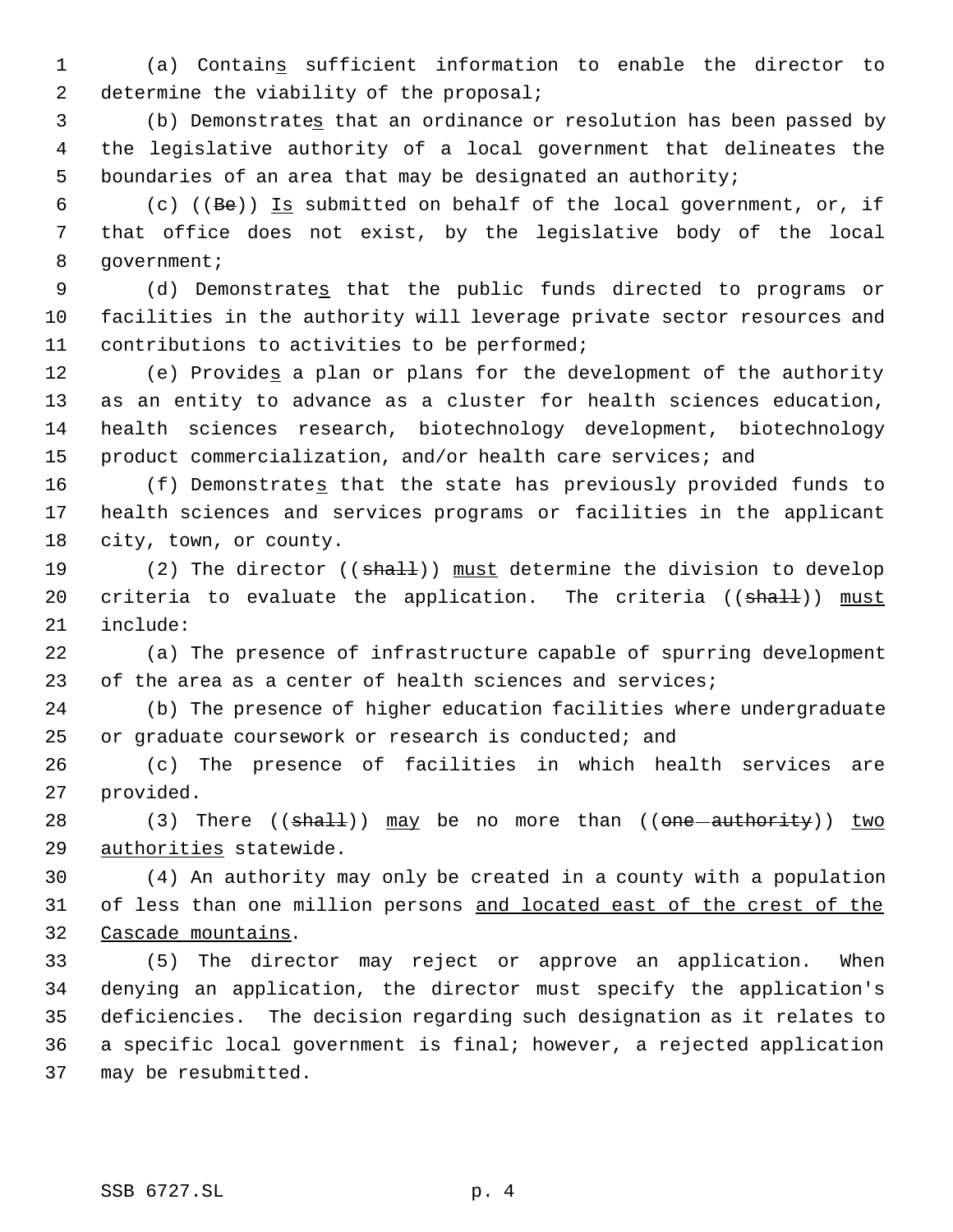(6) Applications are due by December 31, ((2007)) 2010, and must be processed within sixty days of submission.

 (7) The director may, at his or her discretion, amend the boundaries of an authority upon the request of the local government.

 (8) The higher education coordinating board may adopt any rules 6 necessary to implement  $\underline{this}$  chapter (( $251, -{\text{Laws}}-6f-2007$  within one 7 hundred twenty days of July 22, 2007)).

 (9) The higher education coordinating board must develop evaluation and performance measures in order to evaluate the effectiveness of the programs in the authorities that are funded with public resources. A 11 report to the legislature ((shall-be)) is due on a biennial basis beginning December 1, 2009. In addition, the higher education 13 coordinating board ((shall)) must develop evaluation criteria that enables the local governments to measure the effectiveness of the program.

 **Sec. 3.** RCW 82.14.480 and 2007 c 251 s 11 are each amended to read as follows:

 (1) The legislative authority of a local jurisdiction that has 19 created a health sciences and services authority under RCW 35.104.030, 20 prior to January 1, 2010, may impose a sales and use tax in accordance with the terms of this chapter. The tax is in addition to other taxes 22 authorized by law and  $((shath)$ ) must be collected from those persons who are taxable by the state under chapters 82.08 and 82.12 RCW upon the occurrence of any taxable event within the local jurisdiction. The 25 rate of the tax  $((shall))$  may not exceed 0.020 percent of the selling price in the case of a sales tax or the value of the article used in the case of a use tax.

28 (2) The tax imposed under subsection  $(1)$  of this section  $((\text{shalt}))$ 29 must be deducted from the amount of tax otherwise required to be collected or paid over to the department under chapter 82.08 or 82.12 31 RCW. The department of revenue ((shall)) must perform the collection of the tax on behalf of the authority at no cost to the authority.

 (3) The amounts received under this section may only be used in accordance with RCW 35.104.060 or to finance and retire the indebtedness incurred pursuant to RCW 35.104.070, in whole or in part. (4) This section expires January 1, 2023.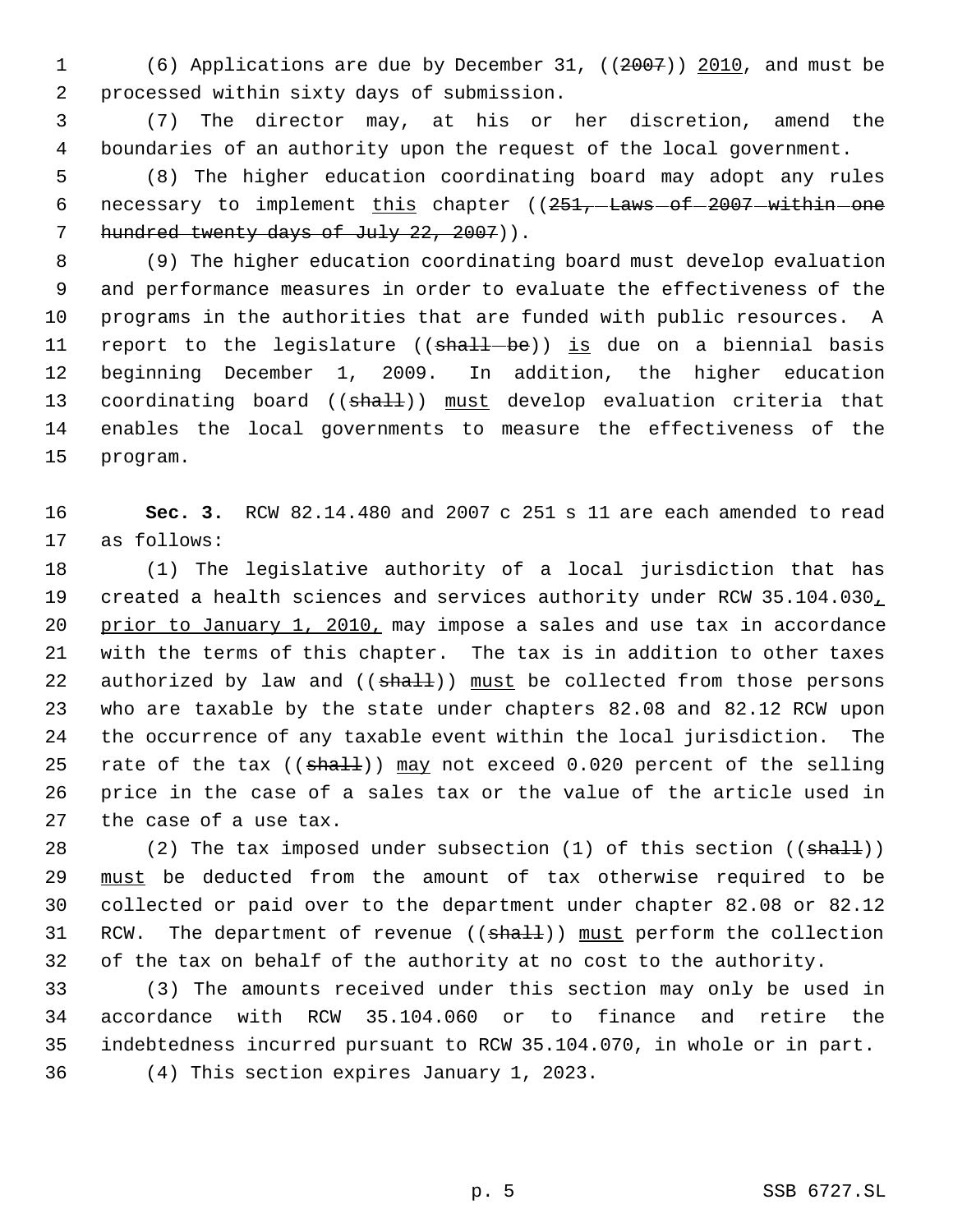NEW SECTION. **Sec. 4.** A new section is added to chapter 35.104 RCW to read as follows:

 (1) A local government that has established a health sciences and services authority under RCW 35.104.030 may, by ordinance or resolution, authorize the authority to borrow money under the conditions set forth in this section.

 (2) Moneys borrowed by an authority must be secured by funds derived from gifts or grants from any source, public or private, federal, state, or local government grants or payments, or intergovernmental transfers.

 (3) The authority shall incur no expense or liability that is an obligation, either general or special, of the state or local government, or a general obligation of the authority, and shall pay no expense or liability from funds other than funds of the authority.

 **Sec. 5.** RCW 42.30.110 and 2005 c 424 s 13 are each amended to read as follows:

 (1) Nothing contained in this chapter may be construed to prevent a governing body from holding an executive session during a regular or special meeting:

(a) To consider matters affecting national security;

 (b) To consider the selection of a site or the acquisition of real estate by lease or purchase when public knowledge regarding such consideration would cause a likelihood of increased price;

 (c) To consider the minimum price at which real estate will be offered for sale or lease when public knowledge regarding such consideration would cause a likelihood of decreased price. However, final action selling or leasing public property shall be taken in a meeting open to the public;

 (d) To review negotiations on the performance of publicly bid contracts when public knowledge regarding such consideration would cause a likelihood of increased costs;

 (e) To consider, in the case of an export trading company, financial and commercial information supplied by private persons to the export trading company;

 (f) To receive and evaluate complaints or charges brought against a public officer or employee. However, upon the request of such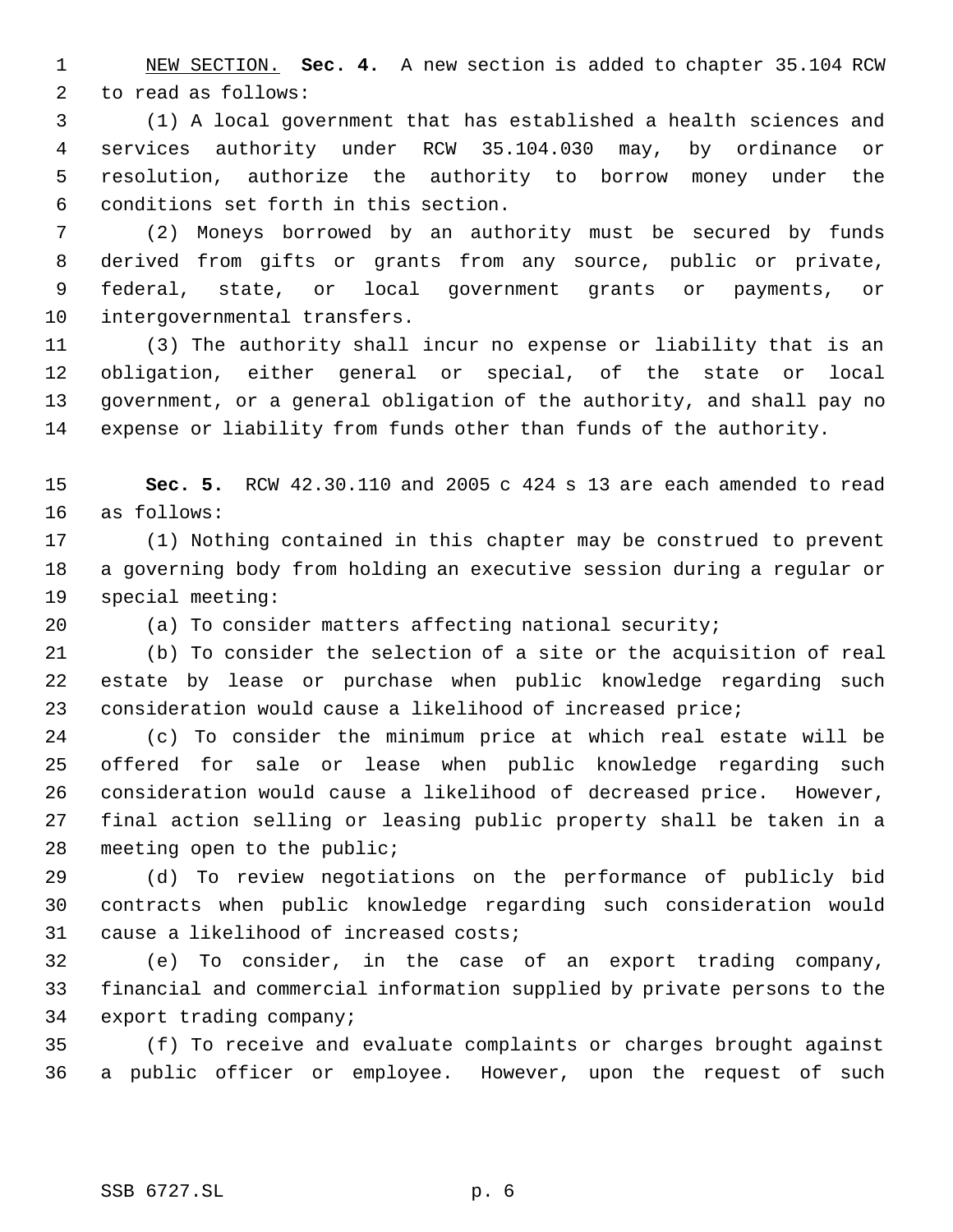officer or employee, a public hearing or a meeting open to the public shall be conducted upon such complaint or charge;

 (g) To evaluate the qualifications of an applicant for public employment or to review the performance of a public employee. However, subject to RCW 42.30.140(4), discussion by a governing body of salaries, wages, and other conditions of employment to be generally applied within the agency shall occur in a meeting open to the public, and when a governing body elects to take final action hiring, setting the salary of an individual employee or class of employees, or discharging or disciplining an employee, that action shall be taken in a meeting open to the public;

 (h) To evaluate the qualifications of a candidate for appointment to elective office. However, any interview of such candidate and final action appointing a candidate to elective office shall be in a meeting open to the public;

 (i) To discuss with legal counsel representing the agency matters relating to agency enforcement actions, or to discuss with legal counsel representing the agency litigation or potential litigation to which the agency, the governing body, or a member acting in an official capacity is, or is likely to become, a party, when public knowledge regarding the discussion is likely to result in an adverse legal or financial consequence to the agency.

 This subsection (1)(i) does not permit a governing body to hold an executive session solely because an attorney representing the agency is 25 present. For purposes of this subsection  $(1)(i)$ , "potential litigation" means matters protected by RPC 1.6 or RCW 5.60.060(2)(a) concerning:

28  $((+A))$   $(i)$  Litigation that has been specifically threatened to which the agency, the governing body, or a member acting in an official capacity is, or is likely to become, a party;

31  $((\{B\}))(\underline{\mathbf{iii}})$  Litigation that the agency reasonably believes may be commenced by or against the agency, the governing body, or a member acting in an official capacity; or

 (( $(\leftarrow\leftarrow)$ )) (iii) Litigation or legal risks of a proposed action or current practice that the agency has identified when public discussion of the litigation or legal risks is likely to result in an adverse legal or financial consequence to the agency;